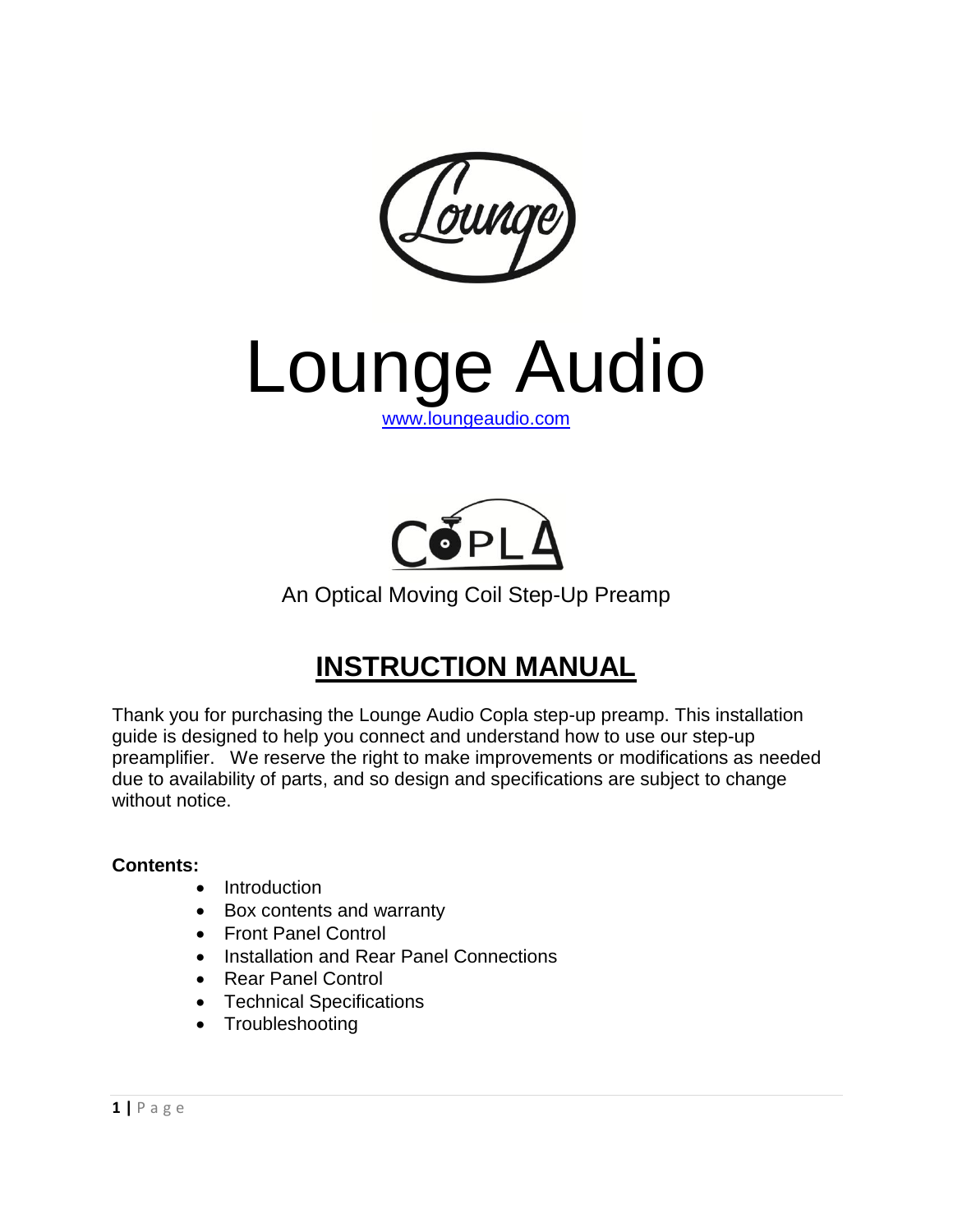# **Introduction**

Lounge Audio is happy to introduce Copla, a moving coil step-up pre-amplifier designed to drive a moving magnet phono preamp. It is the active electronic equivalent of a stepup transformer (SUT), allowing control of active moving coil impedance. A single dial provides variable added richness and dimension to the response of your moving coil cartridge. This dial is comparable to a Tone knob.

Copla has an optically isolated power supply for low noise, allowing liquid, cohesive midrange and deep soundstaging. Solid-state circuitry operates at low impedance for superior hum and noise rejection.

#### Box contents and warranty

The box contains:

One Lounge Audio Copla step-up preamp and its power adaptor.

Your Copla has a one-year warranty on parts and labor, including the return shipping back to you. You may return a non-defective unit within 15 days of delivery. If we get it back in original condition, all accessories intact and with a copy of your original receipt, we will refund your full purchase price minus a 10% restocking fee. On non-defective returns, we do not refund shipping costs. Units damaged from use or mishandling will be prorated.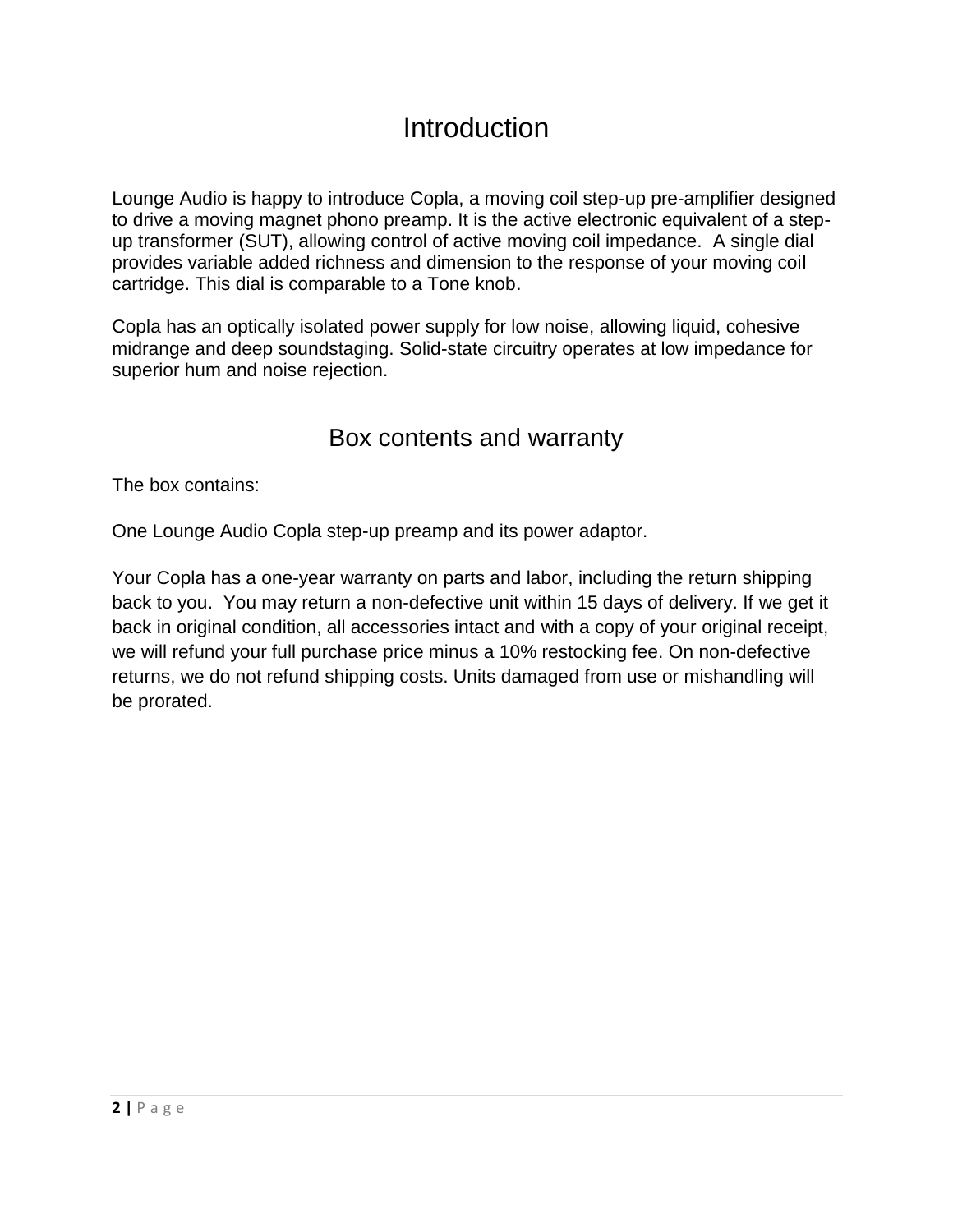

The Transimpedance knob provides sweepable loading from 300 Ohms down to 40 Ohms tied to a gain boost of 9db to 27db. The loading is not resistive; it is the native input impedance of the transistors themselves. This knob has simultaneous control of cartridge impedance loading and gain. As shown above, as you turn the knob clockwise the loading value goes down and the gain goes up. The knob's neutral position is straight up, providing a 100 Ohms load for your cartridge. This is the most common manufacturer-recommended load value for average moving coil cartridges, and a good center point to start with. Use your ears to adjust the sound to your liking.

In case you wondered, the top blue edge of the Copla does get brighter and whiter as the knob is turned clockwise. This is not just a visual effect. That white light is the power being transferred to the amplifier circuitry through photo diodes.

This is a powerful tool that can adjust the response of your cartridge to different types of music, recordings, masterings and pressings. We have found that well-mastered recordings sound best with a gentle application of load/gain by setting the knob to about 200 ohms (9 o'clock dial position). With pressings sourced from normal digital sources, (e.g. CD files or Pro Tools) a setting of 100-80 Ohms (12 - 2 o'clock on the dial) brings out more richness and body, to offset the compressed dynamics often found in these pressings. And finally, with pre-hifi era recordings or lo-fi garage recordings, an 80-40 Ohm load (2 – 5 o'clock dial setting) will bring out even more body and midrange resolution where the material is all about the musical performance and the technical aspects of the recording leaves something to be desired. Of course, these are our observations. Use the knob to find the sweet spots with your gear.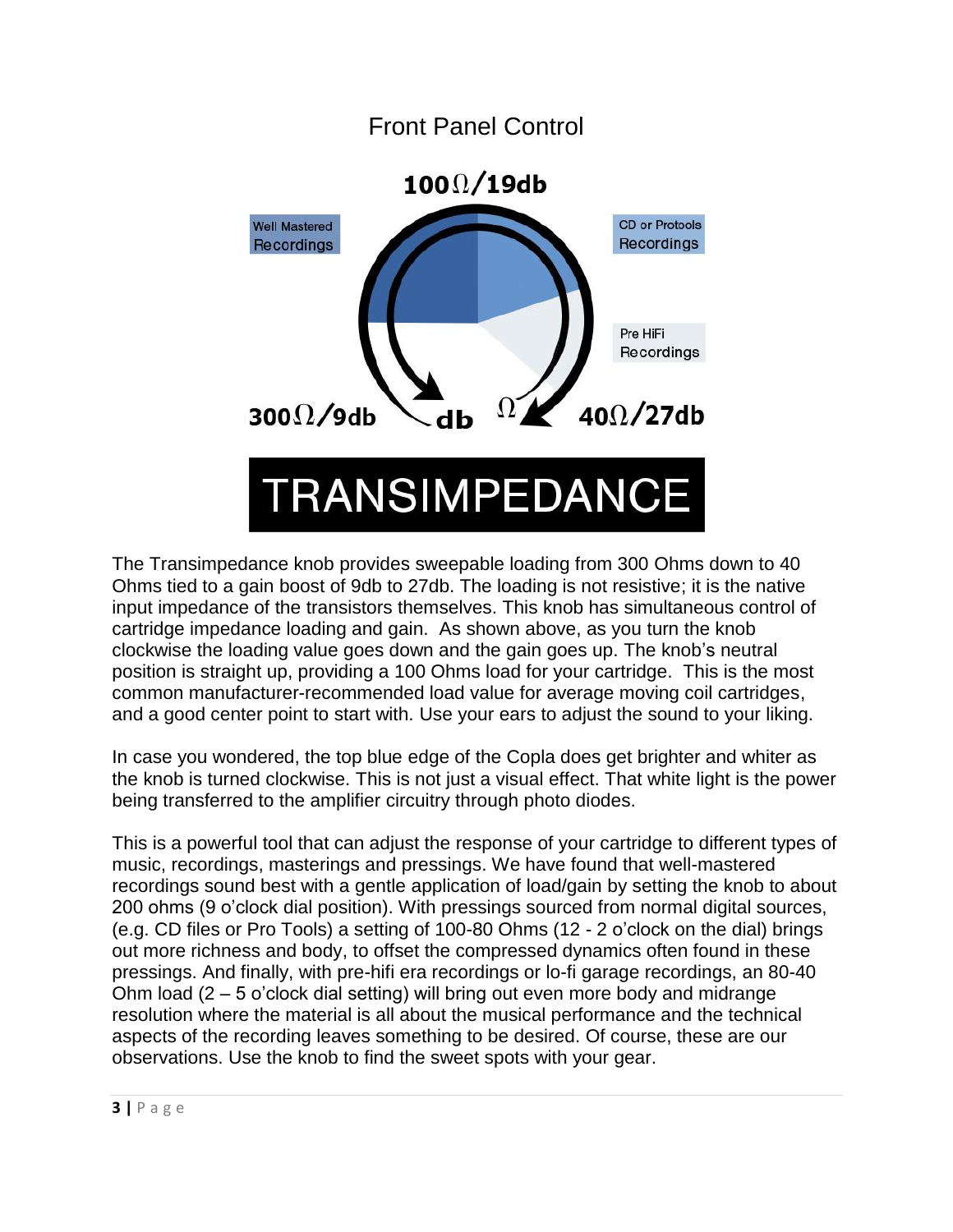## Installation and Rear Panel Connections

We assume your turntable system is already functioning and you are adding Copla to it.

There is no power switch. We suggest plugging Copla into a switchable socket on the back of your amp (if there is one) or into a switchable power strip with the other devices in your stereo system to turn the system on/off. You can, however, leave the unit on 24/7 with no adverse effect.

Insert the Copla between your turntable and phono preamp. Disconnect the turntable phono cables and ground wire, and connect them to the Copla input jacks and ground terminal. Then connect the Copla outputs to the phono preamp inputs. Make sure to set your phono preamp mode to "moving magnet" (MM) if that option is available.

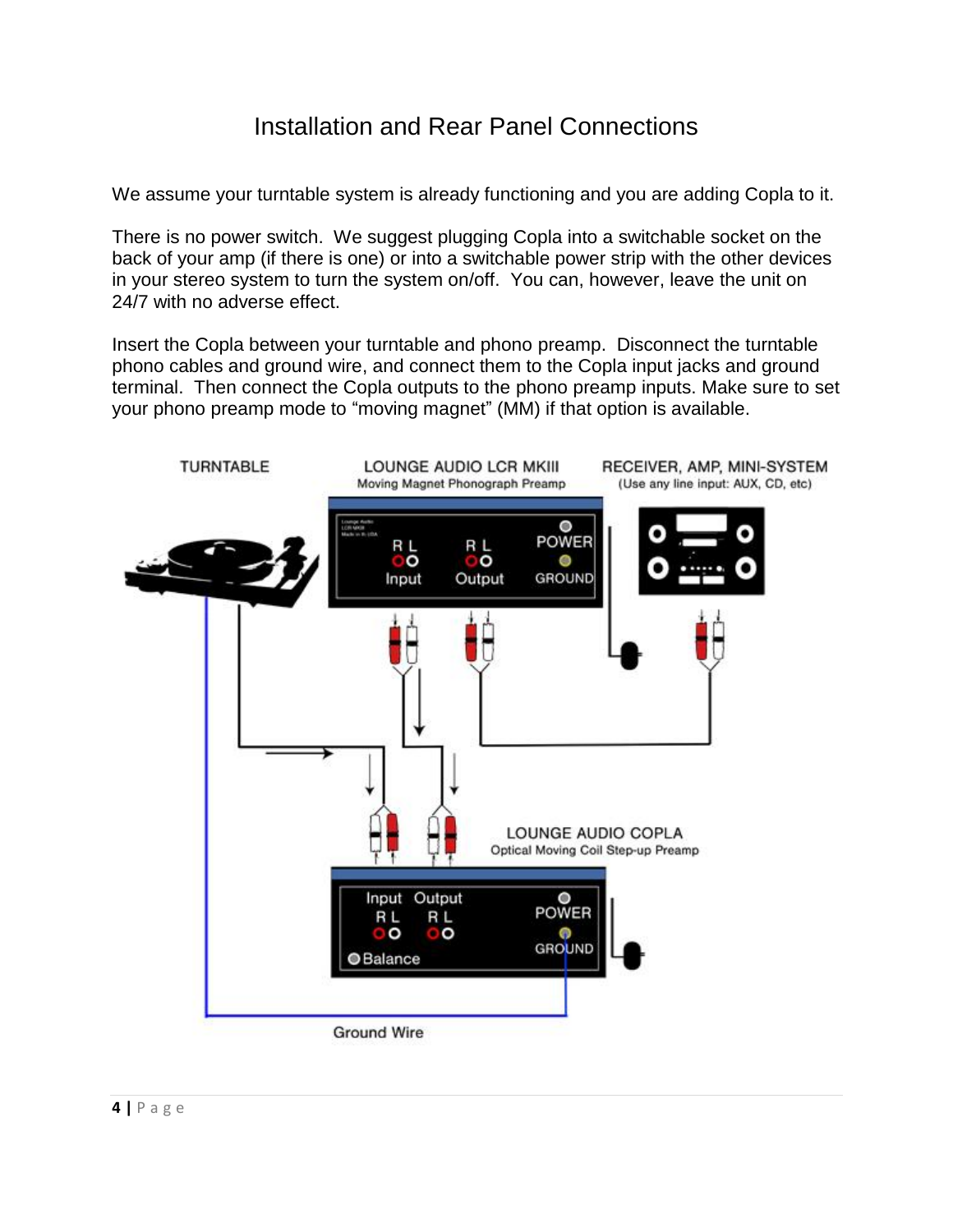# Rear Panel Control



#### Balance

Some MC cartridges have a channel imbalance. If you notice a stereo imaging imbalance between the left and right channels which is not adequately addressed with your preamp/receiver's balance control, then, *and only then*, use Copla's stereo balance trim pot on the back panel. This adjustment is accessed through the hole labeled "Balance." The pot is factory set vertically for equal gain in each channel. Use a small, flat head screwdriver, "greenie" or Miniature Potentiometer-Trimmer Adjustment Tool to balance left and right channels. This is easiest with a test record or a mono record, listening while turning the pot.